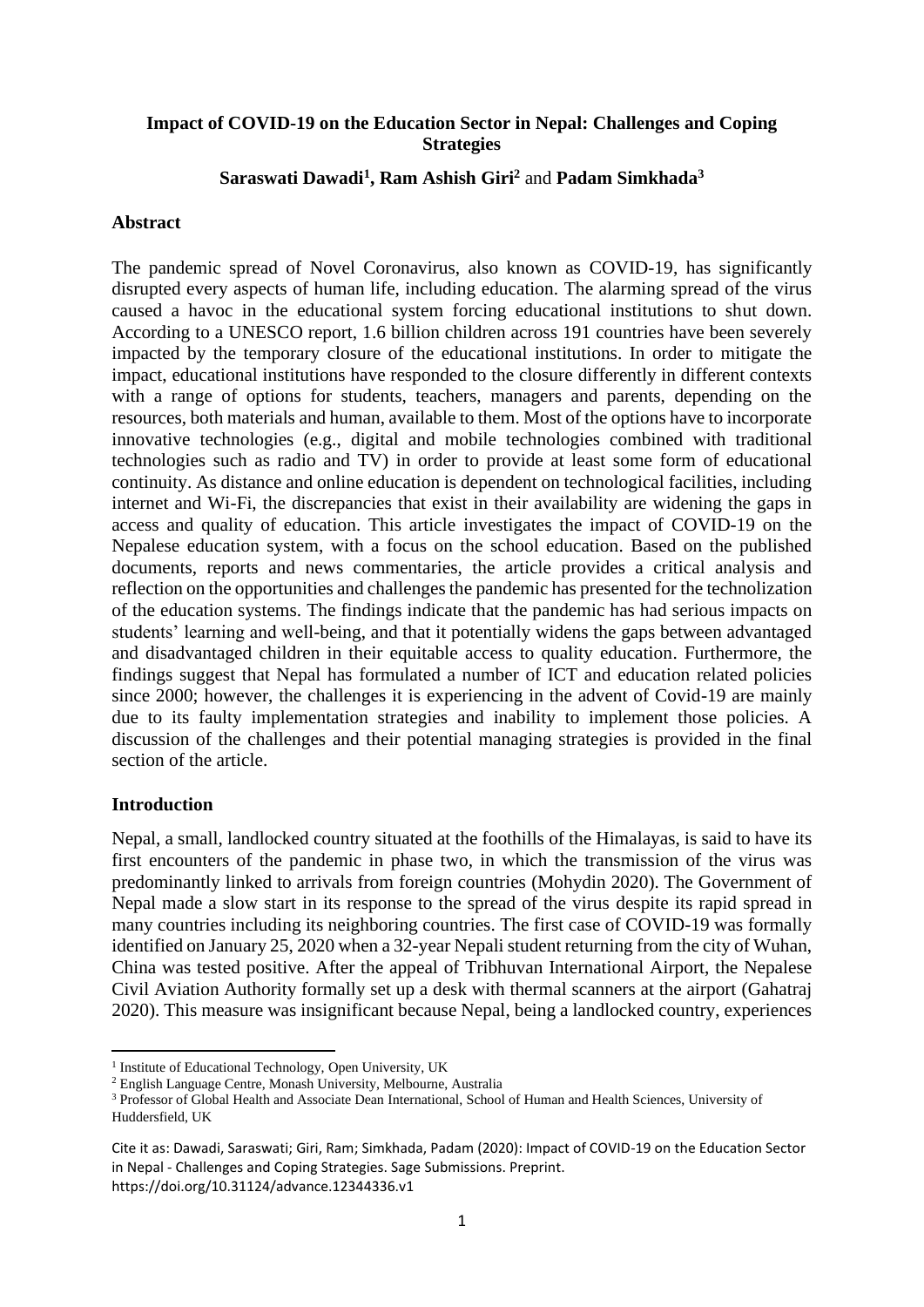a massive flow of people from the neighboring countries on the daily basis. After hi-and-cry of the press about the threat of COVID-19 and widespread criticism for its inaction, the government, after several weeks, announced formal measures and restrictions on the public mobility.

As the consequence of the lockdowns, schools and universities in Nepal have been temporarily closed for nearly two months now. As of the second week of May 2020, UNESCO (2020) estimates that nearly nine million (8,796,624) students in Nepal are affected due to school/university closures in response to the pandemic. Out of this number, 958, 127 (11%) are in pre-primary, 2,466,570 (28%) are in primary, 3,463,763 (39%) are in secondary and 404,718 (5%) are in tertiary education. Because of the compulsory closure of schools and universities for a considerable period of time, the education system has changed dramatically, with the distinctive rise of e-learning whereby teaching and learning is undertaken remotely and on digital platforms. However, there are many challenges around equitable access to elearning.

As the situation of the spread and impacts of the control measures and restrictions evolve, there is a lack of adequate research in order to determine the actual impact of closures on education. This article is an attempt to investigate the impacts of formal closures of schools and universities on education. Based on the analysis of secondary sources/data and published news commentaries, the article reviews the global situation and reflects on the nature of effect of the COVID-19 on the Nepalese school education. It highlights some of the challenges for Nepal and offers some strategies to combat the impacts of the pandemic.

# **International efforts to manage the impact of the COVID-19 on school education**

Various countries have adopted a range of measures to respond to the pandemic depending on their available resources. For instance, counties which are technologically advanced, such as Italy, France, Germany, Australia, the UK, and the US, have adopted distance learning as a means to compensating for the loss. They quickly enhanced their e-learning platforms (Moodle, LMS, cloud systems, etc.) to create common distance learning centre portals and provided students access to e-content and repository through mobile devices. In these countries, all stakeholders, institutions, teachers, publishers, and parents have joined hands together to create digital resources (e.g., textbooks and learning materials) so that they could be delivered through virtual classrooms (Azzi-Huck & Shmis 2020). Furthermore, the two most populous countries on the planet, China and India, have both established national e-learning portals with access to the national repository of learning resources for parents, teachers, students, and education administrators. India has provided access to thousands of complete courses in multiple languages. China, on the other hand, has mobilized all provincial and national online platforms and telecom service providers, upgraded the bandwidth of major digital platforms, and mobilized the society-wide resources, both human and material, to "ensure learning is undisrupted when classes are disrupted". In addition, China has adapted flexible online teaching methodologies to facilitate learning. Furthermore, it has strengthened online security through the collaboration of all service providers and created a provision of psych-social support for ensuring 100 % online learning (Azzi-Huck & Shmis 2020).

On the other hand, countries without adequate infrastructure are turning to traditional technologies, such as radio and TV, as a means to compensate for the loss. For instance, in South American countries such as Argentina, Chile, and Brazil, where access to internet and internet connectivity is a major issue, the respective ministries have used a combination of new (mobile, digital) and traditional technologies to deliver lessons and resources from a single, coordinated national education portal for students, teachers, managers, and parents. Radio,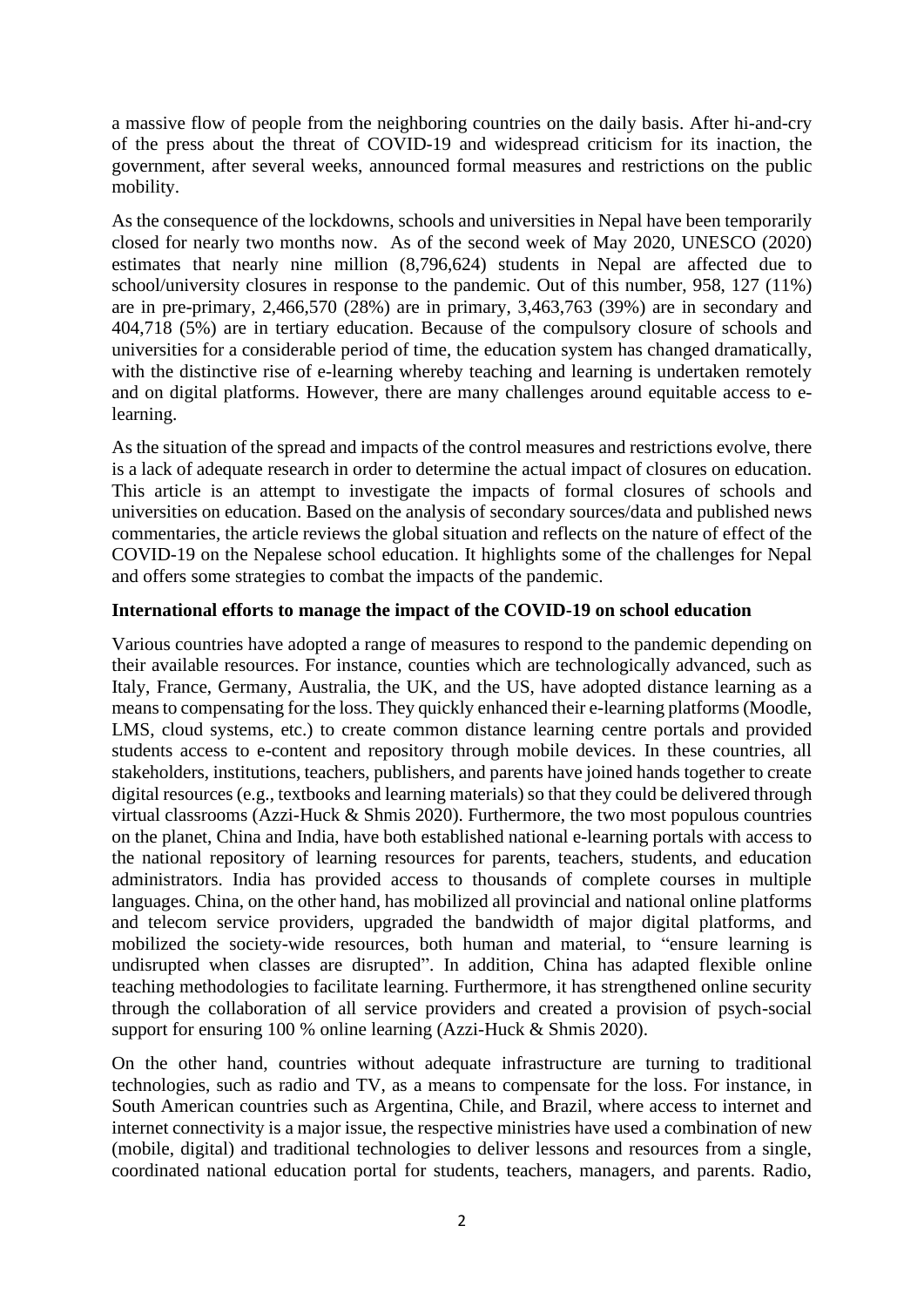television, YouTube channels, recorded lessons and digital educational resources/materials ondemand are combined together to provide lessons to students who do not have reliable access to the internet (IAU 2020). Adopting a similar approach, Indonesia and Malaysia have mobilized all major technology providers, internet providers and TV communication channels to join hands of their ministries to provide live education programs for students as well as teachers. In Indonesia, Education TV, 'Learning House' and Online learning System Program provide access to learning resources. Together, they provide "a learning management system as well as digital lessons, electronic textbooks and practice assessment tools aligned to the curriculum" Similarly, Malaysia has launched a new TV channel to deliver education through TV programs to all students, especially those without Internet access. These programs are also live-streamed on the Ministry's online learning platform which offers access to on-demand content as well as digital textbooks (IAU 2020).

# **Impacts of COVID-19 on education in Nepal**

In order to understand the impacts of school closures and resultant technolised education, it is important to understand the fundamental differences in what may be termed as the 'normal' education and the new socially/physically distanced education. While the former is community divorced (i.e. taking children away from home and community), the latter is community embedded, i.e., it takes places within the homes and residences of the students (Mahboob 2020). Consequently, as Mahboob further argues, given the inevitable variations in the socioeconomic, linguistic and educational backgrounds of parents, students will have varied access to information and support. Therefore, if home and community are to be mobilised, the backgrounds and limitations of the home and community need to be an important consideration. In other words, education during COVID-19 and beyond must be reimagined as a community-embedded practice. "While teachers in community-embedded education provide resources and help set goals and pathways that students can take," it must be noted that the actual realisation of the educational practice (and, hence, its outcomes) will eventually depend on the facilities, resources, skills and expertise of those involved in the process (see also Mahboob 2020).

It is too early to fully understand how the COVID-19 school and university closure has affected the education system in Nepal, a low-income country in South Asia, but there are several indications that it could have a lasting impact on students. What follows is the enumeration of the impacts of the pandemic on the Nepalese education.

### *Impact on learning and skills development*

The COVID-19 school and university closures have a negative impact on students' knowledge and skills development in Nepal. As Burgess and Sievertsen (2020) argue,

Going to school is the best public policy tool available to raise skills. While school time can be fun and can raise social skills and social awareness, from an economic point of view the primary point of being in school is that it increases a child's ability. Even a relatively short time in school does this; even a relatively short period of missed school will have consequences for skill growth.

Research on school learning indicates that even a short period of missed school will have negative consequences for skill development. For instance, Carlsson, Dahl, Öckert and Roothet (2015) explored a situation in which young men in Sweden had differing number of days to prepare for important tests. The authors highlight that "an extra ten days of school instruction raises scores on crystallized intelligence tests (synonyms and technical comprehension tests) by approximately 1% of a standard deviation, whereas extra non-school days have almost no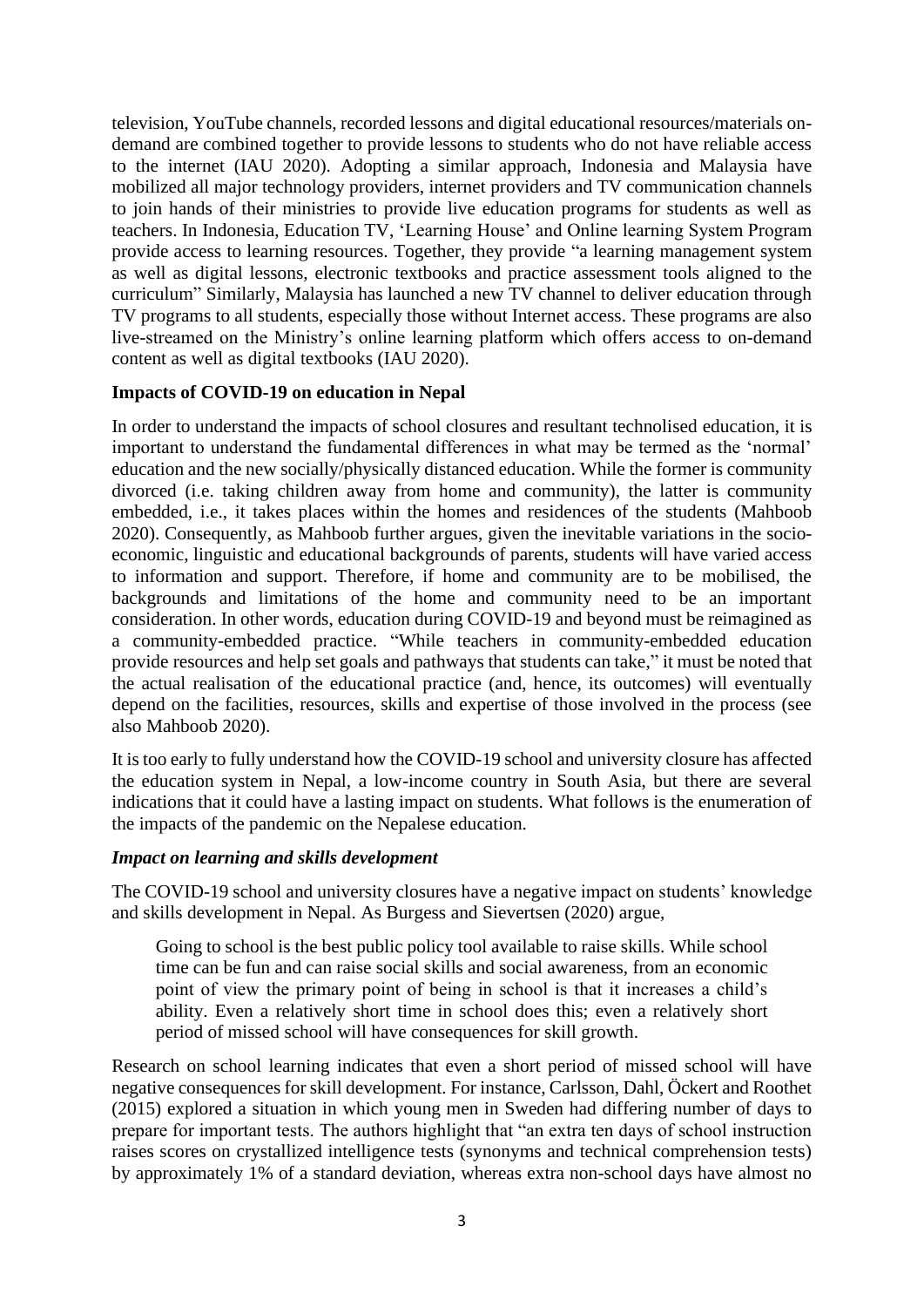effect." (p. 533). This means, even just ten days of extra schooling significantly raises scores on the tests of the use of knowledge ('crystallized intelligence'). Similarly, Lavy (2015) estimated the effects of instructional time on students' achievement. The data samples collected from over 50 different countries with substantial differences in hours of teaching indicates that face to face instructional time has a positive and significant impact on students' test scores. It is, thus, not too hard to decipher the impact of prolonged closure of schools on students' learning in Nepal.

### *Digital learning creating inequality in access to education*

Nepal, like any other low-income countries, has big gaps among its citizenry in terms of their socio-economic and education/literacy background. The existing system of education and the uneven distribution of its resources have often been blamed for the widening gaps between the haves and have-nots; in the advent of COVID-19, the digital divide and the uneven access to e-learning and e-resources will increase the gaps even further by widening the inequalities between the advantaged and disadvantaged children.

The present scenarios indicate that students in Nepal are affected differently by the pandemic. For instance, a few schools and colleges in urban areas have started to run online classes to mitigate the impact on learning. However, running online classes does not seem to be feasible for most rural schools in Nepal. It is estimated that only 56% people in Nepal have access to internet. According to Pandit (2020), only 13 % schools might be able to run online classes (though 35% schools have access to internet). In other words, the current ICT infrastructure and the distribution of access in the urban and rural areas have created two-tier of inequalities in the Nepalese citizenry, i.e., between students who live in urban area and those from rural area, and between the rich and poor who can barely afford to access the internet. Considering such divide, the Human Right Commission in Nepal has requested the Ministry of Education Nepal and private schools not to pressurize children in the name of online education (Kantipur News 2020).

To reiterate, giving equitable access to e-learning for all students in Nepal is a huge challenge. The sudden move to e-learning will further widen the inequality gaps, leaving a huge number of students behind. Gyamerah (2020) rightly points out that although technology-based education offers many benefits, it can widen the existing inequalities if all the measures are not taken into consideration. Similarly, UNESCO (2020) has expressed the concern that the attainment of Sustainable Development Goal 4: Ensure inclusive and equitable quality education and promote lifelong learning opportunities for all, and Sustainable Development Goal 10: Reduced Inequalities, which the signatory countries are obliged to achieve by 2030 will now be difficult to do so.

### *Impact on assessment*

All sorts of external assessments (including board exams such as the Secondary Education Examination) have been postponed and almost all the internal assessments have been cancelled. The cancellation of assessments has negative impact on students' learning. Internal assessments are very important as they indicate students' learning needs and then support learning (Black & Wiliam 2018). For instance, Andersen and Nielsen's (2019) study, which explored the impacts of a major IT crash in the testing system in Denmark, indicated that participating in the test had positive impacts on students' learning. Indeed, the score in a reading test was increased by 9% of a standard deviation; similar effects were observed in mathematics. Furthermore, Dawadi (2018) highlights that assessment motivates students for learning. Regarding the external assessments, their postponement has a direct impact on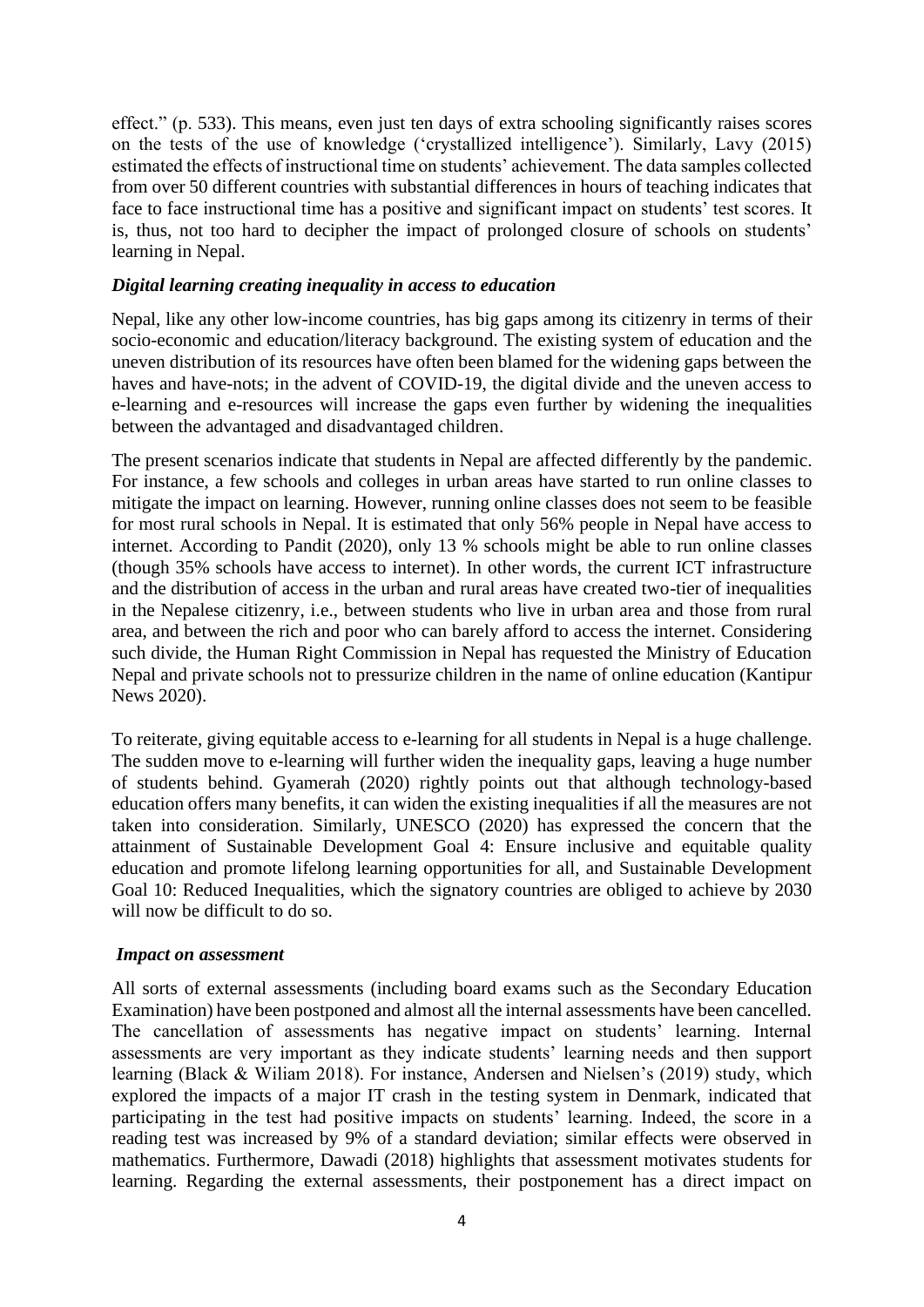students as the educational and occupational future of students depends on their outcomes. This uncertainty creates anxiety in students as they are stuck in the same grade/class they studied for a whole year. Similarly, many students plan to go abroad for studies, which now hangs in the balance as by the time they take final/board exams and get their certificates, it might be too late for them to apply for the coming academic year in other countries.

# *Pipeline effects*

While on the one hand the pandemic has had crippling effects on the education sector, it has, on the other hand, created a great deal of uncertainties on Nepali students enrolled or aspiring to enroll in overseas universities as they have now been barred from leaving for these countries. In other words, the pandemic has severely affected the prospects of students for their abroad studies which may have long-term effects in Nepalese education and economy. The pandemic has, thus, created a potential dent in Nepal's education system, the ripple effect of which will be realized when lockdown effects are lifted and schools/universities begin to open. There will be so much pressure on teachers and students to recover from all the time lost, i.e., teachers will have limited time to cover several topics in their curriculum and students might feel pressured to learn so much within a short time. In other words, as Buckler, Chamberlain, Stutchbury, and Hedge (2020) rightly point out, schools and teachers "will be under immense pressure to 'catch up' – the focus will be on what teachers need to do". Consequently, there might be a danger that a priority is placed only on covering the courses rather than on developing skills in students and preparing them for a better future.

Since secondary schools which feed students to higher education have been closed, there is a danger that many students get entry into higher education without developing the skills they need to cope with higher education. The situation is likely to aggravate the already deteriorating standard of education (Dawadi 2019a).

# *High drop-out rate*

The COVID-19 school closure is likely to increase drop-out rates. It is estimated that the COVID-19 impact on the Nepalese education might resemble the impact of Ebola epidemic (on education) in Africa which significantly increased drop-out rates across Guinea, Liberia and Sierra Leone, countries hardest hit by the outbreak (Giannini & Albrectsen, 2020). As Buckler et al. (2020) argue, "the longer schools are closed, the more drop-outs occur. More generally, the longer people pause a learning programme, the less likely they are to see themselves as learners. It becomes much harder (logistically and psychologically) to re-enrol and re-engage".

In the context of Nepal, drop-out rate may rise mainly for two different reasons. First, many parents have lost their jobs due to the pandemic and their economic crisis has worsened than ever before. Therefore, it is likely that some parents may not be able to afford their children to attend school (or university) and children may need to work to provide economic support to their family. It is estimated the situation will be worse in rural areas. As Tiruneh (2020) rightly points out, "Parents from rural localities may be reluctant to send their children back to school because they may prefer their children to continue to support them in farming and livestock herding.". Second, Nepal's economy is largely dependent on foreign employment. As Prasain (2019) points out "Nepal is 19th largest receiver of remittances […] Nepali migrant workers sent home \$8.1 billion in 2018". Indeed, a large number of families in Nepal depend on the remittances but this pandemic has badly affected abroad jobs forcing people to lose their jobs and return to Nepal. This situation might also lead to higher drop-out rate in Nepal.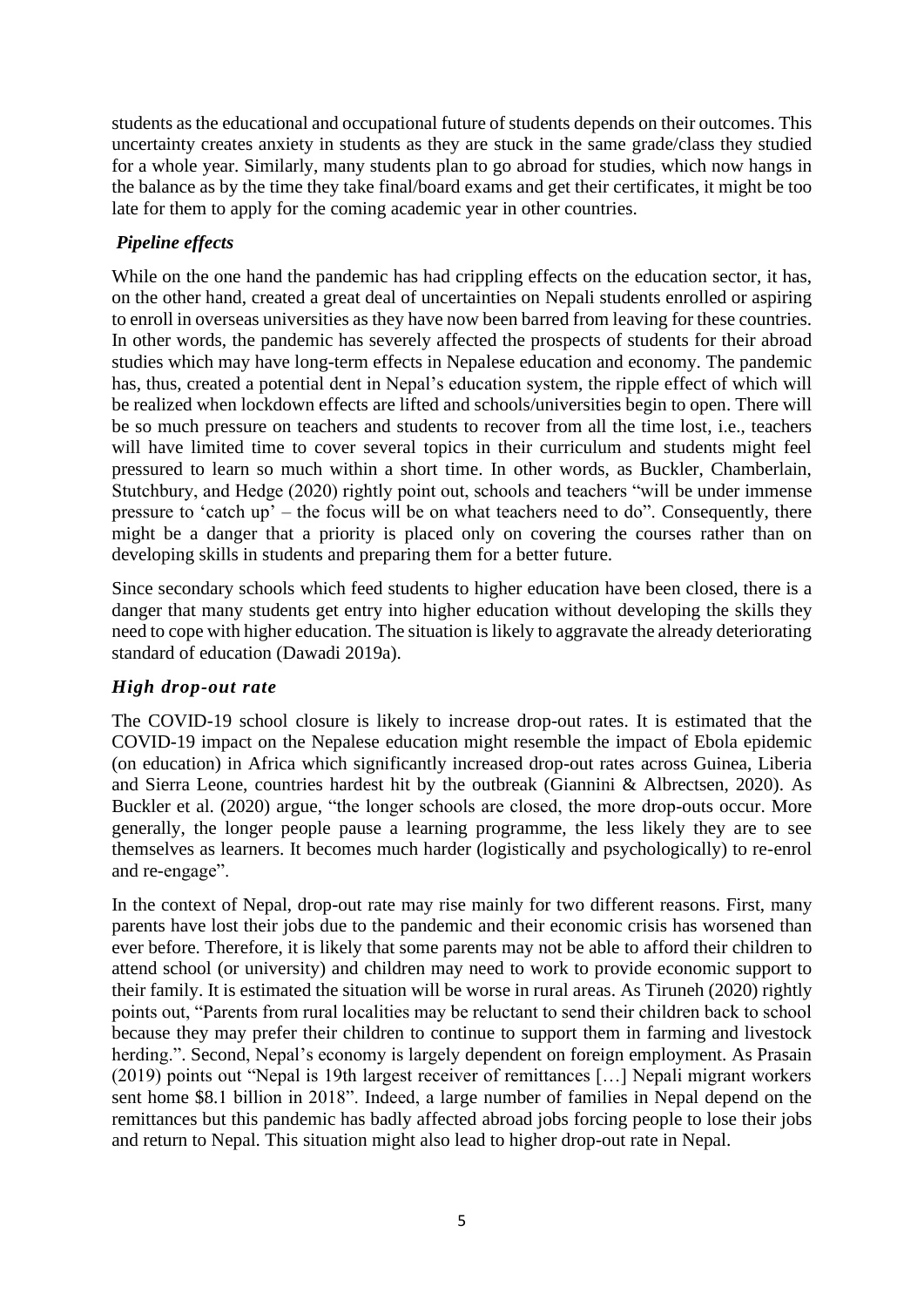# **Challenges and possible strategies to respond to COVID-19 impact on the school education**

While many other countries around the world are racing to fill the void with e-learning solutions, Nepal seems to lack proper strategies to face the challenges created by the pandemic. Almost all schools and universities are closed for more than two months and it is still not clear how long this situation will continue. Very recently, the government has planned for virtual classes through radios and television and encouraged teachers to introduce online classes as well (Pandit 2020). However, making an immediate shift to online classes is extremely difficult in Nepal for the following three reasons.

Firstly, almost all schools and universities (excluding Nepal Open University) have no (or little) experience of conducting online classes. Indeed, most teachers do not seem to have adequate skills to run online classes as they have neither been trained to do the job nor have been involved in online teaching before. According to Pandit (2020), only 1% of public-school teachers can run online classes. Second, it is estimated that only 56% of people have access to internet (many with just limited access). Sharma (2020) argues that only 8% families and 12 % schools have access both to internet and digital devices. Indeed, getting access to internet or technology is very costly for many parents and/or schools. For most schools, in addition to infrastructure, unfamiliarity on the part of teachers and school managers are barriers to providing distance learning. Third, many students and parents (including teachers) are not computer literate. Indeed, the national literacy rate is just 65.94% (Central Bureau of Statistics 2012) and computer illiteracy rate could be higher.

Despite the fact that Nepal, like other developing countries, is experiencing technological transformation, very little progress has been made in the implementation of ICT related policies in general, and ICT education in particular. For instance, there was a plan to bring the country into a single, free Wi-Fi system (Purdie, 2014; The Economic Times, 2014), and the National Information and Communication Technology Policy 2015 aimed "to achieve the entire population of Nepal to have access to the internet by 2020" (cited in Shrestha, 2017, p. 21). However, just around 72% people have access to internet till the date (Sharma, 2020)-most of them are from urban areas. Similarly, the School Sector Reform Plan (SSRP) 2009-2015 aimed to expand ICT infrastructures in schools to support ICT associated teaching/learning strategies (Ministry of Education, 2009); the Three-Year Plan 2011-2013 focused on the use of ICT in school education (NPC, 2011); the ICT in Education Master Plan 2013-2017 (i.e., a policy related to ICT in school education) aimed to expand equitable access to quality education, reduce the digital divide between haves and have-nots and improve the service delivery system in education (Ministry of Education, 2013); and the recent School Sector Development Plan 2016-23 considers ICT as a significant tool to maximise access to teaching-learning materials, improve classroom delivery, and enhance the efficiency and effectiveness of educational management and governance. However, the policies do not seem to have been implemented properly. Consequently, the vast majority of schools have neither ICT infrastructures (and human resources), nor an access to internet now.

As discussed in the sections above, virtual education, in particular the school education during COVID-19 school closures, is inadequate, fragmented and uncoordinated. It was pointed out that the repercussions of the school closures on the access to quality learning and learning resources have been significantly widening the gap further between the students who are disadvantaged and reside in the outlying parts of the country and those who reside in the urban areas. In the section that follows, a discussion of the challenges and some strategies that can be introduced to combat the situation is provided.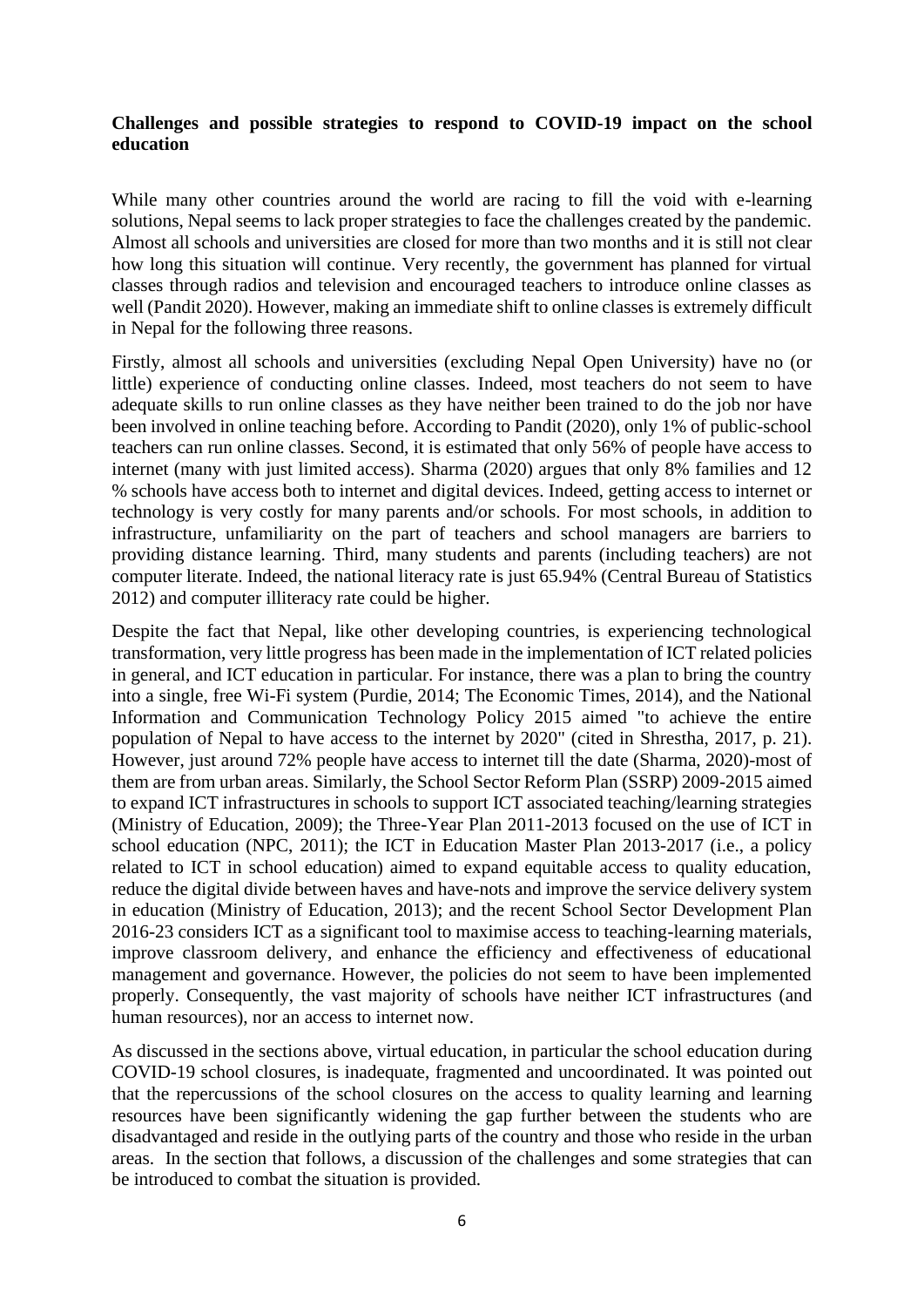#### *Putting strategies in place to ensure children return to school when they reopen*

"Children from low-income families are at a double disadvantage during the COVID-19 school closures: interruption to class time and economic uncertainty" (Tiruneh 2020). There are some indications that the impact of COVID-19 in Nepal, where many people live below the poverty line, is going to be devastating. It is highly likely that some children from low-income parents never return to school when schools reopen as they must support their family. Therefore, the challenge for the Nepalese school, as Tiruneh (2020) points out, is to trace all the "children who do not return to school and devise some strategies to encourage parents to send their children back to school." Furthermore, schools may need to provide flexible learning approaches so that students are not deterred from returning to school when they re-open. Additionally, schools may consider providing economic support (e.g., hardship fund or scholarships) to students who are worst hit by the pandemic or whose economic condition has been a barrier to attend schools (Giannini 2020).

### *Introducing evidence-based interventions to recover lost learning*

Disruption in educational activities following the school closure will have lasting effect on students. Recovering the lost learning might take a very long time as it requires a carefully worked out recovery plans, which are not in place at the moment. With a view to assisting students in such a stressful situation, the authority must introduce evidence-based interventions or reform-oriented actions that aim to facilitate the recovery of the lost learning when schools reopen. For this, schools and universities may survey the need of students and design some catch-up lessons (Tiruneh 2020). In other words, the concerned authority may need to devise measures to cater for a poorer quality of student intake, perhaps by running extra classes, additional materials or remedial courses in the first year.

# *Understanding students' family background and providing appropriate counselling and support for pupils and parents*

The COVID-19 pandemic has a serious impact on health and wellbeing of young people. It is likely that mental health problems are increasing, and many more children have become a victim of domestic violence. There might also be a lack of physical activities for children, particularly in urban areas, due to lockdown which might lead to childhood obesity. Furthermore, some children are getting addicted to social media and digital devices. All of these might have indirect effect on their learning. In addition, it is likely that many students come back to school, when schools reopen, with more problems associated with their families. Some students, for instance, may come back with a high level of anxiety associated with the health or family issues created by the pandemic and/or the loss of learning during this pandemic. Managing health and well-being may become a major challenge for schools. A proper plan and remedial actions in hand to face the challenges will be needed.

In order to address these problems, schools may need to counsel students and parents. During this pandemic as well, it is highly important that schools make a frequent contact with students and parents. There might be several ways to do so, such as telephone call, contact through social media and home visits maintaining a physical distance. It is also worth pointing out that the focus needs to be more on students' (mental and physical) well-being than on learning during this pandemic.

#### *Using local volunteers and locally trained facilitators to support learning*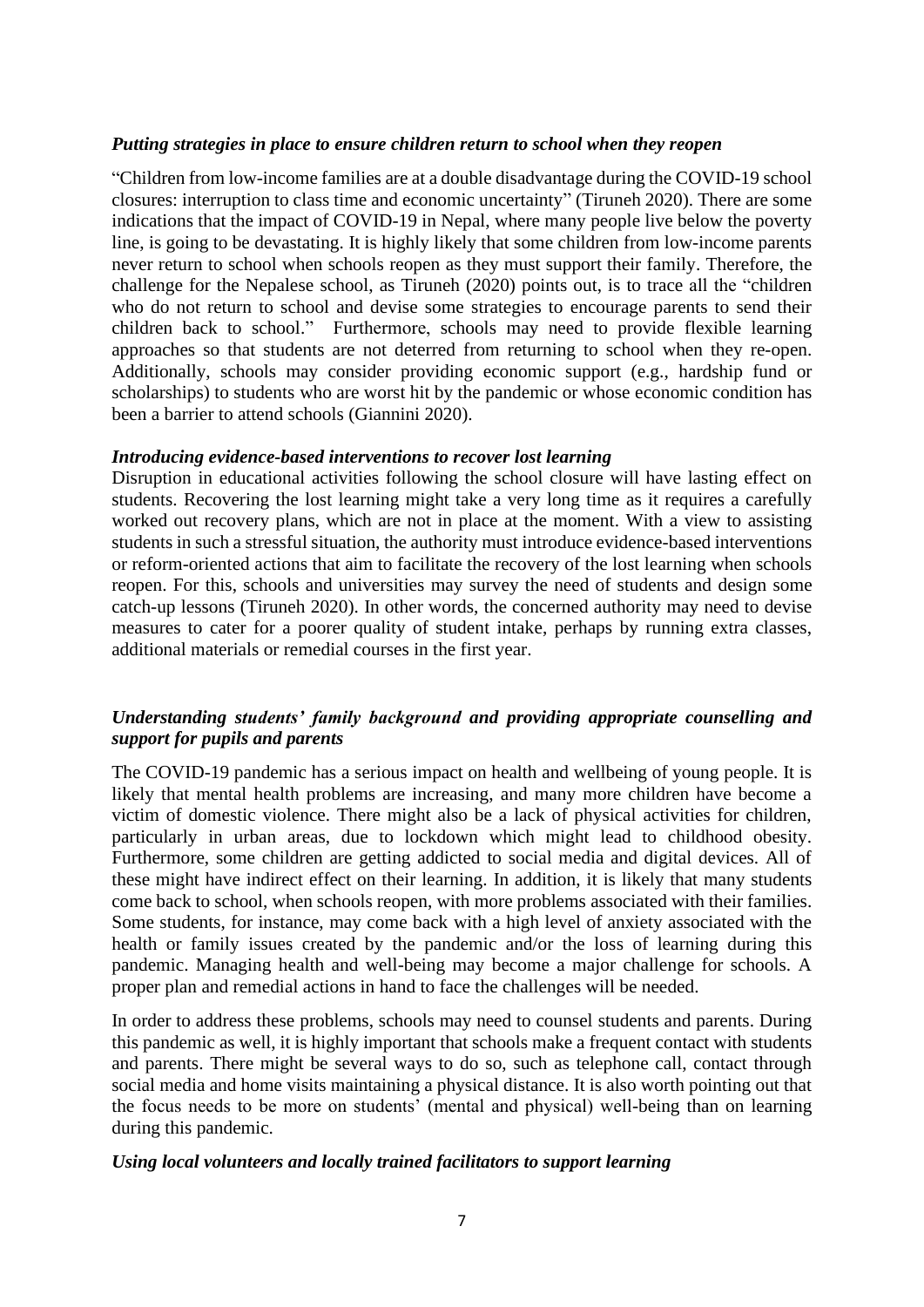It is important that local governments and schools work closely with the local communities. As Sabates (2020) suggests, support for learning during (and even after) this pandemic could be found from within communities. Schools can request local people (no matter whether they are trained), who know the language and culture of students, to volunteer for student learning. Schools can provide them guidelines on how to support children. Furthermore, locally-trained facilitators might have potential to support the education of out-of-school children and young people. Sabates (ibid) claims that their research in Ethiopia, Ghana and Pakistan indicates that local facilitators can have a significant impact on education:

Local facilitators are able to enhance foundational literacy and numeracy skills for children who have never been to school or those who have dropped out without completing basic education. The power of local facilitators lies in their ability to communicate and use mother tongue with learners and establish a solid foundation for literacy.

#### *Engaging with parents*

Families are central to education as they can play a key role in children's learning (Burgess & Sievertsen 2020). It is widely argued that all parents, irrespective of their ethnic background, economic status and educational level, try their best to support their children (Basol & Zabun 2014; Dawadi 2019b; He et al. 2014) and their involvement in their children's education is beneficial (see Cojocariu & Mareş, 2014; Necşoi, Porumbu, & Beldianu 2013). Indeed, previous research on school improvement and/or school effectiveness consistently shows that parental engagement in educational activities has been one of the major factors in securing higher student achievement; "the more parents are engaged in the education of their children, the more likely their children are to succeed in the education system" (Goodall, & Vorhaus, 2011 p.16). A positive correlation has been found between parental volunteering at school and their children's school achievement (Georgiou, 1999). Thus, schools must understand the potential of children learning with their families (Sabates, 2020). "Despite the disparities between families in the extent to which they can help their children learn" (Burgess  $\&$ Sievertsen, 2020), engaging parents in children's learning is always beneficial. This means, one of the possible strategies to compensate the loss in learning caused by this pandemic could be maintaining a high level of cooperation and collaboration with parents. . For this, schools may need to use different parental engagement strategies. For instance, they can organise some workshops and focus group discussions to inform parents more about their curriculum, classroom teaching practices, and homework or school assignments to students, and encourage them to volunteer in some school activities; but teachers should be trained on how to work with parents whose backgrounds are very different to their own (Dawadi, 2019b).

#### *Supporting through both online and off-line methods*

There are potentially four types of students spanning from pre-primary to tertiary education in Nepal in terms of their access to digital devices and internet. The first group (i.e. students and parents from very poor background or from remote areas) do not have access to any form of digital means and internet. The second group (most probably the largest group) where parents have access to mobile devices (but no access to internet). Third group where parents have a good access to mobile phones but limited access to internet and other digital devices. Parents and older siblings might not have sufficient digital literacy while the final group (maybe just around 5%), the sophisticated users of the internet where family members have access to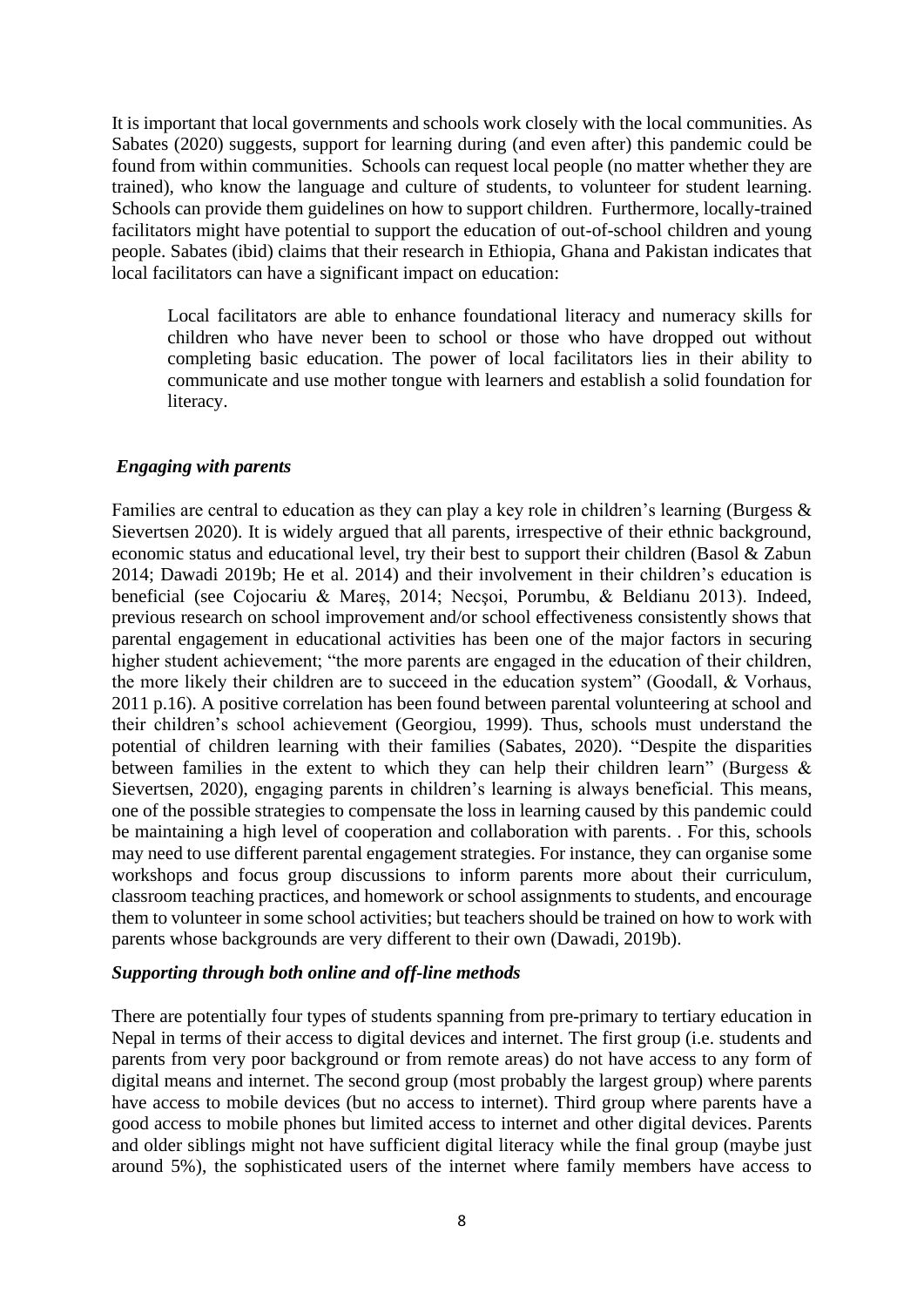several digital devices (including smart phones, ipad, ipod and laptop) and internet, and have sufficient digital literacy to use digital resources. However, the policies and practices introduced thus far are just city oriented. As Phuyal (2020) rightly points out,

0ur attitude exhibits urban mindset at the policy and decision-making levels. One of the fundamental challenges is that our decision makers tend to assume that everybody resides within the access of internet technology.

Thus, various policies or action plans have to be introduced to address individual students' need. For instance, for most children living in remote areas with no or limited access to digital devices and internet (i.e. mostly the first group), it is indispensable to put together resources that are accessible to parents, potentially via post-offices.

The second group could be supported via radios, television and text messages. The priority to non- or low-tech approaches that are accessible, user friendly and cost effective is critical to sustain the delivery of education. In most poor, rural, isolated communities, the technologies already at hand are mostly radios, and mobile phones (though few still may not use mobile phones). Before considering the latest and new gadgets, utilizing technologies or resources which already exist (and are being used, and sustained) in such communities is central.

The Nepalese government has just started to run a few classes on radio and television, but all students cannot get access to such lessons as 20% people in Nepal have no access to radio and television (Poudel 2020). Poudel further points out that the ministry of education is looking for a new strategy to address the need of those 20% students, which is much needed. It should also be noted that even when rural children get access to radio and television lessons, it is highly unlikely that those children get enough help from their parents as many parents are illiterate. In this context, local volunteers can be requested to visit children in person (maintaining a social distance) and support them. For this, local governments and schools should work together. Another option could be that schools run face to face classes by implementing several measures such as maintaining social distance, students attending classes on a rota basis, introducing a behaviour management policy to comply with social distancing measures, restricting students to share items and making face masks a compulsion.

The third group could be supported via television, Radios, text messages and other social media (such as Viber, Facebook, WhatsApp, Imo, and WeChat) whereas online classes and resources can be offered to the final group (the most advantaged group). However, the schools which run online classes need to think of students' adjustment. As Vahid (2020) rightly points out, students may have several issues. For instance, some may have family duties at home, such as caring for their parents and their siblings; some may not have a suitable study space (e.g., they may have limited computer or internet access or lots of interruptions); and some others may have family tensions.

It is also worth mentioning that many families from the third and fourth groups primarily use the internet for personal communication and for social media. Most of them need awareness about the existence of the digital content, and training to use digital resources for their children's education. To motivate those parents, setting up a Viber group, Facebook group or WhatsApp group (or any other groups) could be a good option as they can communicate regularly through such groups. Learning materials can also be sent directly to parents through the groups and the parents can help their children to access the learning materials from their phones.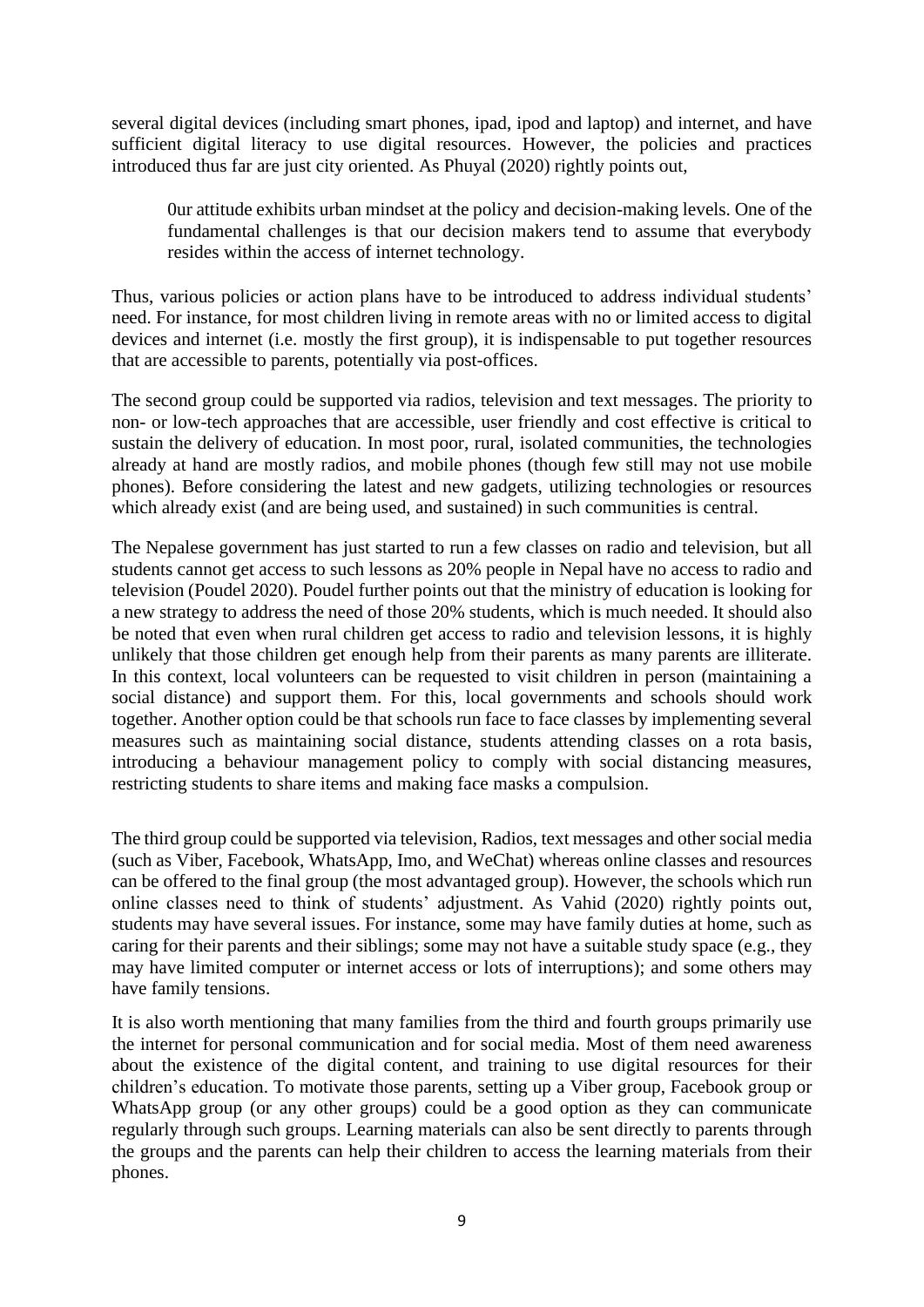Furthermore, special attention should be given to the children with special needs as they may not be equally benefitted from any of the strategies mentioned above. Pudasaini (2020) presents "four categories of special needs learners revolved around parental literacy levels, atypical living situations, physical/mental abilities and learning needs." Similarly, the multilingual context of Nepal needs to be considered. For instance, virtual classes need to be conducted both in National and local languages. This means, a comprehensive framework to address each type of students is needed.

### *Partnering with international organisations*

Another possible option to recover the loss of COVID-19 school closures could be that local schools/governments outsource for some opportunities. For instance, the Global Partnership for Education (GPE) has recently announced to provide "US\$250 million to help developing countries mitigate both the immediate and long-term disruptions to education being caused by the COVID-19 pandemic." The GPE aims to support for the children's education who are affected by school closures. Similarly, UNESCO has established a task force to support governments from low- and middle-income countries to combat the crisis. Thus, schools or the local governments may request GPE, UNESCO and other organisations in Nepal such as Global Action Nepal, and Room to Read (to name a few) for their support to mitigate the crisis created by the pandemic.

# *Training teachers to run online classes and consider students' access to technology*

The present scenario in Nepal indicates that online classes in a few institutions are running without a proper plan and/or vision. Teachers are simply forced to do the job. This situation raises several questions, such as have we considered whether teachers are able to run online classes? Don't they need training on online teaching? Do all students and teachers have access to internet and digital devices? In this context, Phuyal (2020) argues,

One of the fundamental challenges, is that our decision makers tend to assume that everybody resides within the access of internet technology. For example, Nepal Telecom 4G service does not work in Sudal of Bhaktapur [neighbouring district of Kathmandu- the capital city of Nepal]. The key question is: Can the telecommunication authority make the internet facility available to every student in the nation?' In case the government answers affirmatively, a second question arises: 'Can the students afford the tricky data plan of huge profit generating telecommunication companies?' Alternatively, 'Is the concerned agency going to pay the companies for the data use by students through specific web tools?' […] The internet service providers are almost absent in rural areas, while the major telecommunication companies like Nepal Telecom, Ncell, and others have high data charges.

Phuyal (2020) further argues that most people in Nepal cannot spend on data to broaden their mind; they must give first priority to their food to sustain their lives in such a crisis. Because of this pandemic, many people are dying of hunger and some have even suicided because of the food shortage. In such context, internet cannot be expected to be affordable to each student in Nepal. Therefore, the ground realities must be taken into considerations before decisions are made.

Furthermore, most teachers in Nepal are not well trained for online classes. Online teaching requires trained and skilful teachers. Mohamedbhai (2020) rightly points out: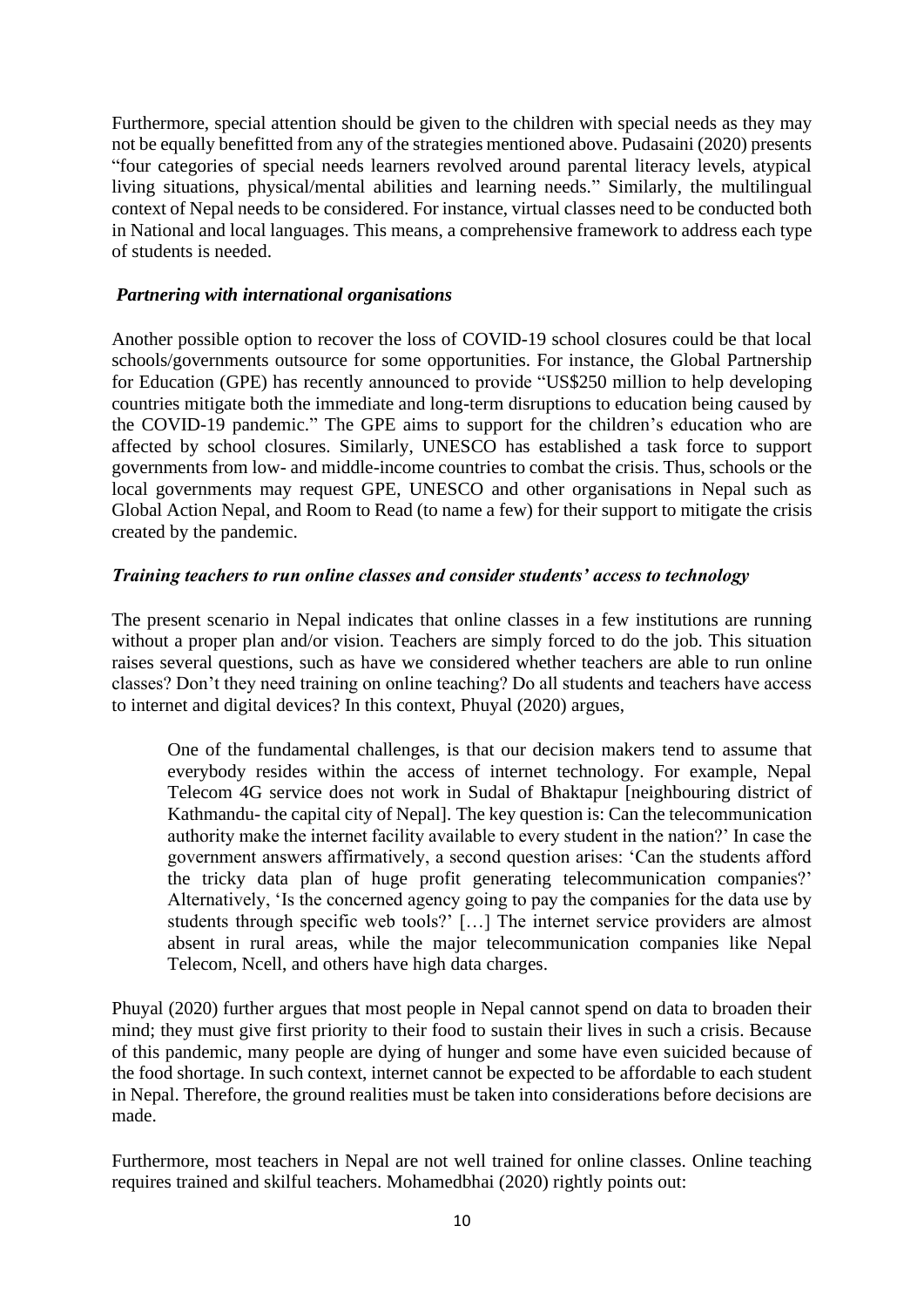It is a fallacy to believe that online learning can be effective by merely posting a lecturer's notes online or having a video recording of the lecture. Yet, this is what is generally happening at present. […] Quality online learning requires that the teaching material is prepared by a professional instructional designer, that the lecturer is pedagogically trained for delivering the programme and the students are equally exposed to the pedagogy of online learning. The unprepared online delivery will have an impact on the quality of the programmes.

Thus, it is vital that teachers in Nepal are provided with training opportunities for online teaching as almost all of them have not done the job before. A few organisations such as Tribhuvan University (TU), Kathmandu University and Kings College, Nepal have started to conduct training to teachers. For instance, TU recently conducted a one-week long virtual training on online teaching to its staffs (Rai, 2020). However, the training was limited to 500 teachers of the university which has around 8000 teachers spread in its 60 constituent campuses. Furthermore, we need to ensure that each student gets access to technology and internet.

### *Using new approaches to assessment*

As mentioned in the above sections, external assessments (including board exams such as the SEE) in Nepal have been postponed and it is not clear when and how we can conduct the exams as the pandemic is likely to continue for at least several months. One potential alternative for this could be the use of calculated grades provided by classroom teachers as in the UK, which have cancelled all exams for the main public qualifications (i.e., state level board exams, GCSEs and A levels) for the entire cohort (Meredith, 2020). However, Murphy and Wyness's (2020), having studied the UK's university application system, in which students apply based on predicted examination grades rather than actual results, argue that these are often inaccurate; "only 16 percent of applicants' predicted grades are accurate, with 75 percent of applicants having over-predicted grades". Therefore, careful measures need to be introduced to assess students' skills to ensure the reliability and validity of our assessments.

Furthermore, it is also worth considering Vahid's (2020) argument that we might "replace large high-stakes exams by many smaller low-stakes activities like homework, quizzes, or small custom projects." These strategies might be useful for future classes if the pandemic continues.

### *Moving to digital infrastructure*

The COVID-19 has made us think an alternative way to teach our students. Although, few schools and universities have started to run online classes during this pandemic, most students in Nepal are out of schools/universities now. Therefore, the government should support schools and universities to strengthen their capacity to run online classes. Students also need support to get access to internet and technology as most students cannot afford them. During this pandemic, our focus should be more on virtual learning including television, radio and online education.

It is assumed that pandemic of this scale happens in waves and is cyclical. Furthermore, WHO has recently pointed out that the Covid-19 may never be eradicated; people will have to live with it. As a response to such an event, countries now plan to introduce an element of distance learning even in normal education. This will help facilitate "coping" once the crisis hits and minimize negative impacts. The approaches may include adjustments to the academic calendar, prioritizing students in grades preparing for high-stakes examinations, and continuing with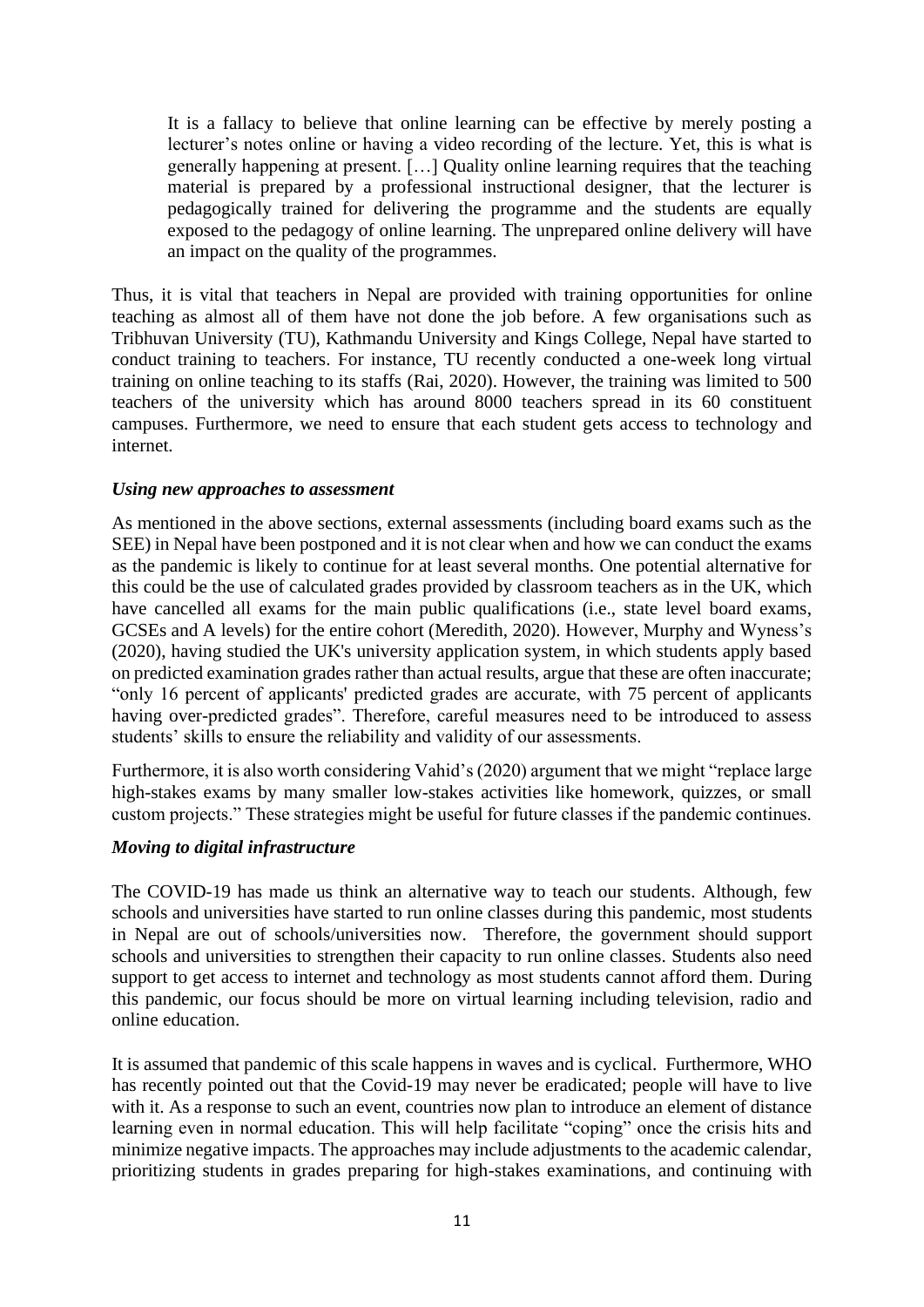distance learning in parallel to schools. It is critical to jointly work building on the experience of previous outbreaks (SARS, Ebola, etc.) in support of Governments in understanding the options available and e-Pedagogy need to be considered as an alternative and innovative learning in education. International agencies such as The World Bank and UNESCO are working with countries across the globe in each of the three stages of preparing, coping, and recovery of the COVID-19 now. Educational administrators and policymakers can use this crisis as an opportunity to introduce new learning modes that can reach everyone, to prepare for emergencies, and to make the system more resilient.

Studies reviewed for this article suggest that virtual/online learning will probably never be an alternative to face-to-facé learning particularly in the school contexts, as there are social and affective elements (essential ingredients of overall development) of learning absent in such a system, and therefore, it will perhaps never be a parallel education system at the school level. However, the education in the 21st century will increasingly embrace online/virtual classrooms. The recent pandemic created an opportunity for the Nepalese academia and decision makers to develop human resources and ICT infrastructures in schools. It is clear that the pedagogical approaches need to be changed and IT education (curriculum) has to be introduced at all levels of school education. As it is not certain how long this pandemic will continue (and whether we will have to face another pandemic in a near future), a gradual incorporation of online/virtual education is the demand of the time.

# **Conclusion**

The article has provided a situational analysis of the state of education during the COVID-19 closures of schools and universities in Nepal. It has analysed the impacts the pandemic has had on school education, pointed out some of the challenges arising from the school closures, and suggested some responses and strategies for the management of the impacts.

It is evident that the COVID-19 pandemic has created some sort of educational anarchy with the government having no firm grip of the educational system. If proper actions are not taken on time, the whole education system will be stagnant or even collapse. A taskforce on education in each province needs to be set up under the leadership of the relevant ministry to explore possibilities, suggest immediate and short-term measures and enable teachers to compensate for the loss. Since the majority of students have almost no access to technology, the new measures must capitalize on low-tech approaches, and also provide some e-learning platforms to those students who have access to technology. This means, that the new strategies to mitigate the impact of the COVID-19 should range from hi-tech alternatives (such as real-time video classes conducted remotely) to lower-tech or no-tech options such as information through post offices and educational programming on radio. It is pleasing to see that the Government of Nepal has recently launched the unitary e-education postal under its Ministry of Education. The need is now to equip this national platform with a depository of course-wise lessons, ebooks, and other teaching/learning materials. There exist different online teaching/learning systems provided by different institutions, both public and private separately. Such systems are, however, fragmented with different goals and formats. Bringing them to a single platform with a unitary depository will require time, resources and coordination. It will also require enhancement of education service platforms and mobilisation of all service providers to combine the traditional technologies (radio, TV, landline phones) with mobile technologies to reach their populations residing in the outlying parts of the country. This will involve upgrading the service platform to enable it to meet the required volume of demands. Similarly, the local,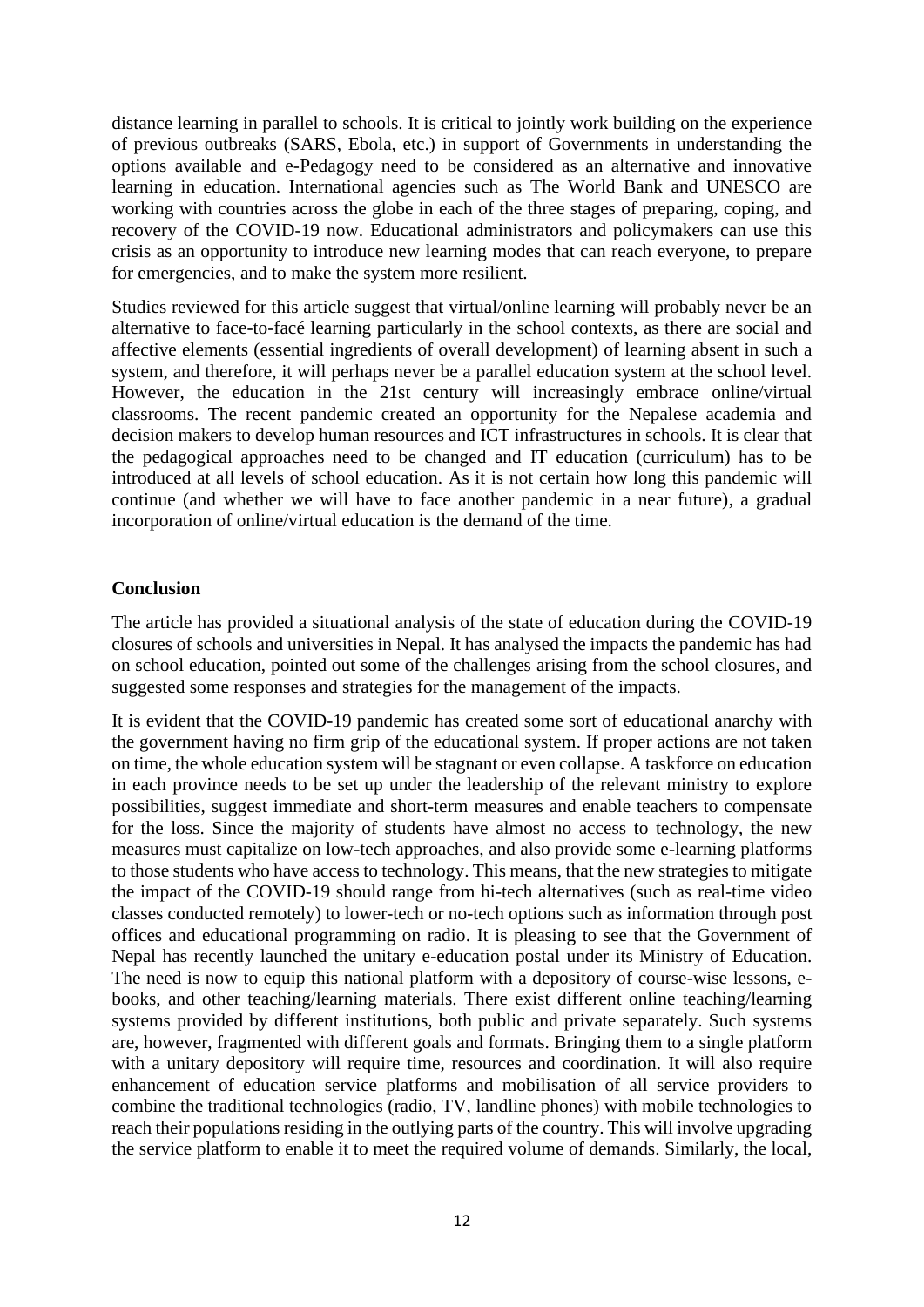state and national level service providers need to be mobilized to provide access to the service platform to the most disadvantaged sections of the population.

#### **References:**

- Aldemar, S., Torres, H., & Castañeda-Peña, H. A. (2016). Exploring the roles of parents and students in EFL literacy learning: A Colombian case. *English Language Teaching*, 9(10), 156–165.
- Andersen, S. C., and Nielsen, H. S. (2019). Learning from Performance Information. *Journal of Public Administration Research and Theory*.
- Azzi-Huck, K. & Shmis, T. (2020). *Managing the impact of COVID-19 on education systems around the world: How countries are preparing, coping, and planning for recovery*. Retrieved from: [https://blogs.worldbank.org/education/managing-impact-COVID-19-education-systems](https://blogs.worldbank.org/education/managing-impact-covid-19-education-systems-around-world-how-countries-are-preparing)[around-world-how-countries-are-preparing](https://blogs.worldbank.org/education/managing-impact-covid-19-education-systems-around-world-how-countries-are-preparing)
- Basol, G., & Zabun, E. (2014). The predictors of success in Turkish high school placement exams: Exam prep courses, perfectionism, parental attitudes and test anxiety. *Educational Sciences: Theory & Practice*, 14(1), 78–87.
- Black, P. and Wiliam, P. (2018). Classroom assessment and pedagogy. *Assessment in Education: Principles, Policy & Practice*, 25 (6), 551–575.
- Central Bureau of Statistics. (2012). *Report of census, 2012*. Retrieved from: http://cbs.gov.np/
- Buckler, A., Chamberlain, L. and Stutchbury, K. & Hedge, C. (2020). Minimising 'distance' in distance learning programmes during a global health crisis: framing an international education response to COVID-19. *UKFIET*. Available at: [https://www.ukfiet.org/2020/minimising](https://www.ukfiet.org/2020/minimising-distance-in-distance-learning-programmes-during-a-global-health-crisis-framing-an-international-education-response-to-covid-19/)[distance-in-distance-learning-programmes-during-a-global-health-crisis-framing-an](https://www.ukfiet.org/2020/minimising-distance-in-distance-learning-programmes-during-a-global-health-crisis-framing-an-international-education-response-to-covid-19/)[international-education-response-to-COVID-19/.](https://www.ukfiet.org/2020/minimising-distance-in-distance-learning-programmes-during-a-global-health-crisis-framing-an-international-education-response-to-covid-19/)
- Burgess, S. and E Greaves (2013). Test scores, subjective assessment, and stereotyping of ethnic minorities. *Journal of Labor Economics* 31(3), 535–576.
- Burgess, S. and Sievertsen, H. H. (2013). Schools, skills, and learning: The impact of COVID-19 on education. *VOX CEPR Policy Portal.* Available at: [https://voxeu.org/article/impact-COVID-](https://voxeu.org/article/impact-covid-19-education)[19-education.](https://voxeu.org/article/impact-covid-19-education)
- Carlsson, M, Dahl, G.B., Öckert, B. andRooth, D. (2015). The effect of schooling on cognitive skills. *Review of Economics and Statistics,* 97(3), 533–547.
- Cojocariu, V. M., & Mareş, G. (2014). A study on the primary school teachers' view upon the essential factors determining the (non) involvement of the family in the education of primary school students in Romania. *Procedia - Social and Behavioural Sciences*, 142, 653–659.
- Dawadi, S. (2018). The impact of the SLC examination on English language teaching and student motivation to learn English. In D. Hayes (Ed.), *English language teaching in Nepal: Research reflection and practice* (133-163*).* Kathmandu, British Council Nepal.
- Dawadi, S. (2019a). Parental Involvement in National EFL Test Preparation. *RELC* (Published Online on 13 June).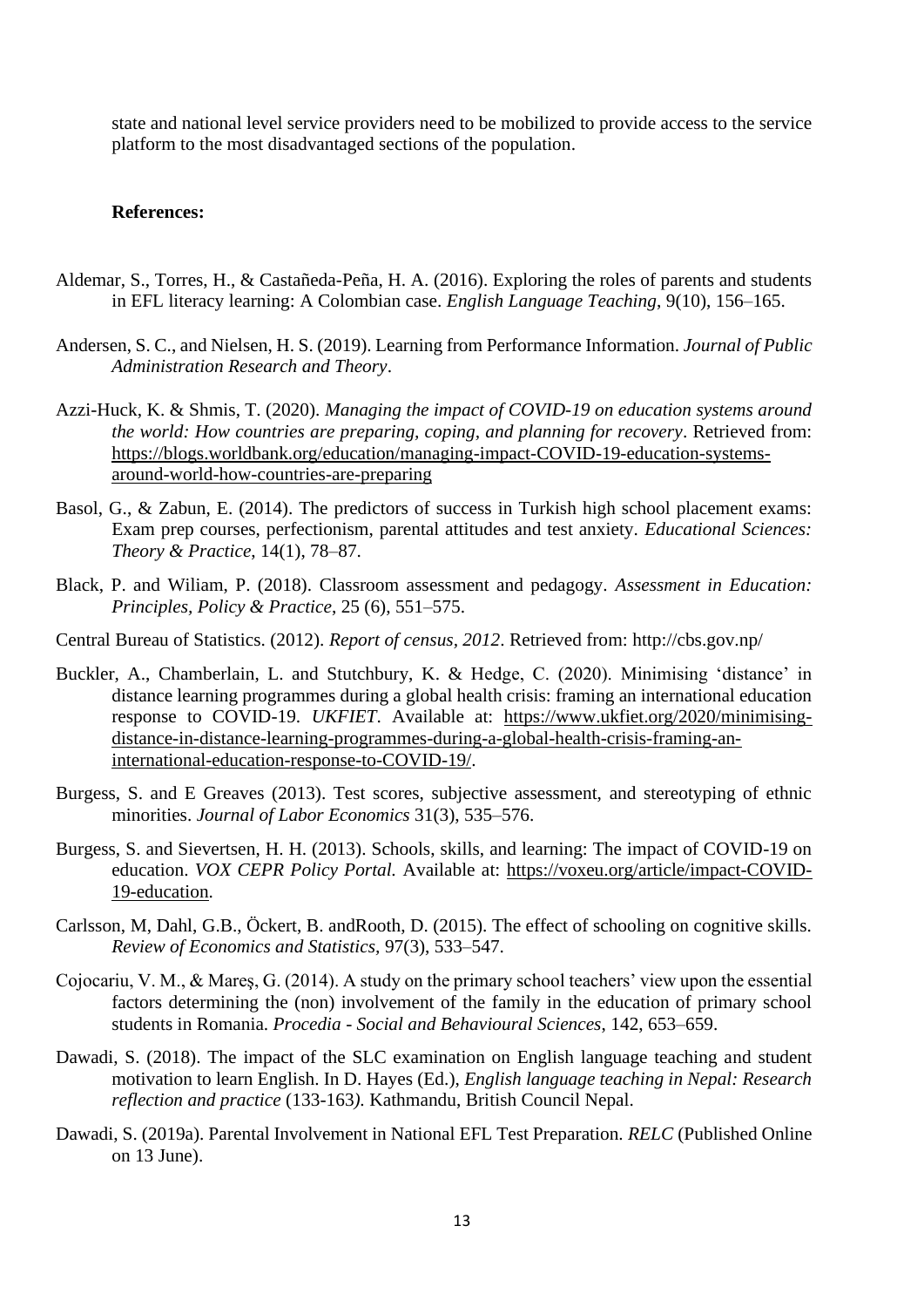- Dawadi, S. (2019b). *Impact of the Secondary Education Examination (English test) on students and parents in Nepal.* An unpublished PhD thesis, The Open University, UK.
- EducationPati (2020, 07 May). *Online Kashama pathyakram padhauna napaune* . Available at: [https://educationpati.com/nbewsffty61?fbclid=IwAR2MjGWHf8bOQEsmjlDgL\\_wb5rBnc6x](https://educationpati.com/nbewsffty61?fbclid=IwAR2MjGWHf8bOQEsmjlDgL_wb5rBnc6xUG7bbuc6Bp_WWAjGu39Csle-TMHY) [UG7bbuc6Bp\\_WWAjGu39Csle-TMHY.](https://educationpati.com/nbewsffty61?fbclid=IwAR2MjGWHf8bOQEsmjlDgL_wb5rBnc6xUG7bbuc6Bp_WWAjGu39Csle-TMHY)
- Gahatraj, K. (2020). *COVID-19 and its impact on persons with disabilities in Nepal*. Retrieved from [file://ad.monash.edu/home/User091/rashish/Desktop/Covid%2019%20and%20education/CO](file://///ad.monash.edu/home/User091/rashish/Desktop/Covid%2019%20and%20education/COVID-19_PANDEMIC_AND_ITS_IMPACT_ON_PERS.pdf) [VID-19\\_PANDEMIC\\_AND\\_ITS\\_IMPACT\\_ON\\_PERS.pdf](file://///ad.monash.edu/home/User091/rashish/Desktop/Covid%2019%20and%20education/COVID-19_PANDEMIC_AND_ITS_IMPACT_ON_PERS.pdf)
- Georgiou S. N. (1999). Parental attributions as predictors of involvement and influences on child
- achievement. *British Journal of Educational Psychology,* 69(3): 409–29.
- Giannini, S. & Albrectsen, A. (2020). COVID-19 school closures around the world will hit girls hardest. *UNESCO*. [https://en.unesco.org/news/COVID-19-school-closures-around-world](https://en.unesco.org/news/covid-19-school-closures-around-world-will-hit-girls-hardest)[will-hit-girls-hardest.](https://en.unesco.org/news/covid-19-school-closures-around-world-will-hit-girls-hardest)
- Goodall J., & Vorhaus, W. (2011). Review of best practice in parental engagement. *Research Report. DFE-RR156. Available at: https://assets.publishing.service.gov.uk/government/uploads/system/ uploads/attachment\_data/file/182508/DFE-RR156.pdf*
- Gyamerah, K. (2020). *The impacts of COVID-19 on basic education: How can Ghana respond, cope, and plan for recovery?* Accessed on 01/04/2020. https://schoolofeducation.blogs.bristol.ac.uk/2020/03/31/the-impacts-of-covid-19-on-basiceducation-how-can-ghana-respond-cope-and-plan-for-recovery
- He, T., Gou, W. J., & Chang, S. (2014). Parental involvement and elementary school students' goals, maladaptive behaviours, and achievement in learning English as a foreign language. *Learning and Individual Differences*, 39, 205–210.
- IAU (2020). The impact of COVID-19 on higher education worldwide Resources for Higher Education Institutions. *International Association of Universities*. Retrieved from: [https://www.iau](https://www.iau-aiu.net/IMG/pdf/covid-19_and_he_resources.pdf)[aiu.net/IMG/pdf/COVID-19\\_and\\_he\\_resources.pdf](https://www.iau-aiu.net/IMG/pdf/covid-19_and_he_resources.pdf)
- Kantipur News (2020, 07 May). *Maanab Adhikar Aayogle vanyo-Online shikshako naamma bababalikalai dababma naparaun*. Available at: <https://ekantipur.com/news/2020/05/07/15888427027271507.html>
- Lavy, V. (2015). Do differences in schools' instruction time explain international achievement gaps? Evidence from developed and developing countries. *Economic Journal 125*.
- Mahboob, A. (2020). *Education in the time of COVID-19*. Available at: <http://flcgroup.net/courses/education101-intro/>
- Meredith, R. (2020). Coronavirus: CCEA to consult on appeals process. *BBC News (22 April).* Available at: [https://www.bbc.co.uk/news/uk-northern-ireland-](https://www.bbc.co.uk/news/uk-northern-ireland-52382960?intlink_from_url=https://www.bbc.co.uk/news/topics/cywd23g0gmvt/exams&link_location=live-reporting-story)[52382960?intlink\\_from\\_url=https://www.bbc.co.uk/news/topics/cywd23g0gmvt/exams&link](https://www.bbc.co.uk/news/uk-northern-ireland-52382960?intlink_from_url=https://www.bbc.co.uk/news/topics/cywd23g0gmvt/exams&link_location=live-reporting-story) [\\_location=live-reporting-story.](https://www.bbc.co.uk/news/uk-northern-ireland-52382960?intlink_from_url=https://www.bbc.co.uk/news/topics/cywd23g0gmvt/exams&link_location=live-reporting-story)
- Mohamedbhai, G. (2020). OVID-19: What consequences for higher education? *University World News, Africa Edition*. Available at: <https://www.universityworldnews.com/post.php?story=20200407064850279>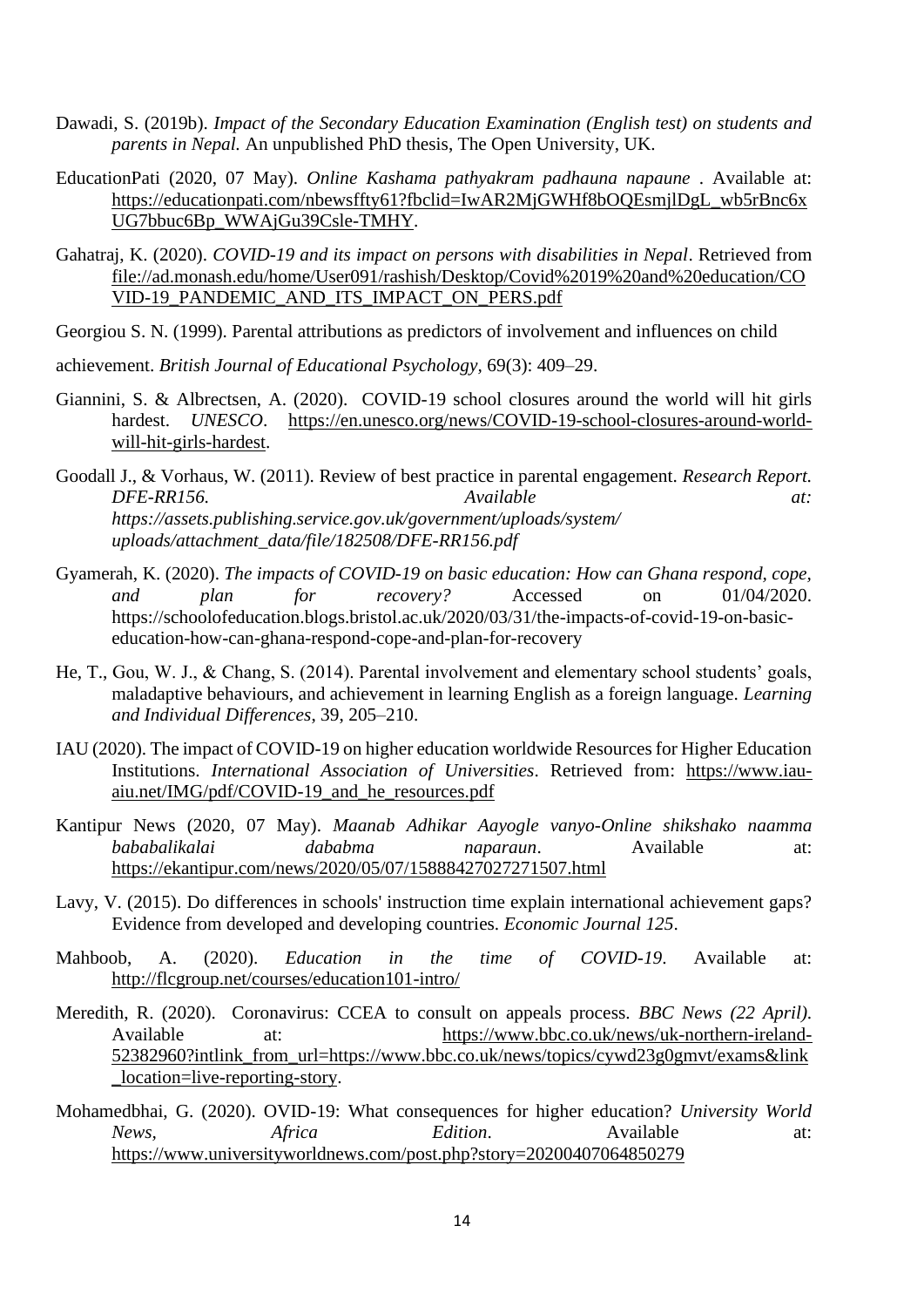- Mohydin, R. (2020). The coronavirus pandemic in South Asia: Challenges and responses. *TRT World Press.* from Retrieved from  $\blacksquare$ [file:///C:/Users/rashish/Downloads/The\\_Coronavirus\\_Pandemic\\_in\\_South\\_Asia\\_C%20\(1\).pd](file:///C:/Users/rashish/Downloads/The_Coronavirus_Pandemic_in_South_Asia_C%20(1).pdf) [f](file:///C:/Users/rashish/Downloads/The_Coronavirus_Pandemic_in_South_Asia_C%20(1).pdf)
- Murphy, R. and Wyness, G. (2020). Minority report: the impact of predicted grades on university admissions of disadvantaged groups. *CEPEO Working Paper Series No 20-07*. Centre for Education Policy and Equalizing Opportunities, UCL Institute of Education.
- Ministry of Education (2013). *Information & Communication Technology (ICT) in Education. Master Plan 2013-2017*. Kathmandu: Ministry of Education, Government of Nepal.
- Ministry of Education (2009). *School Sector Reform Plan*. Ministry of Education Government of Nepal.
- Necşoi, D. V., Porumbu, D., & Beldianu, I. F. (2013). The relationship between parental style and educational outcomes of children in primary school in Romania. *Procedia - Social and Behavioural Sciences*, 82, 203–208.
- NPC (2011). *Three Year Plan 2011-2013.* Nepal Planning Commission, Kathmandu, Nepal.
- Oreopoulos, P., Page, M. and Stevens, A. (2006). Does human capital transfer from parent to child? The intergenerational effects of compulsory schooling. *Journal of Labor Economics* 24(4), 729–760.
- Pandit, S. (2020). Sankatma nirantar sikai. Gorkhaparta (07 May). Available at: [https://gorkhapatraonline.com/education/2020-05-06-13805.](https://gorkhapatraonline.com/education/2020-05-06-13805)
- Phuyal, D. K. (2020). Challenges of virtual classes. *The Himlayan (29 April).* <https://thehimalayantimes.com/opinion/challenges-of-virtual-classes/> .
- Poudel, S. (2020). *Abhibhabak ra bidhyarthi bidhyalaya aaunu naparne gari bidhyarthi varna agadi badauchhau: Shiksha mantri*. Available at: [https://www.nepalkhabar.com/society/26075-](https://www.nepalkhabar.com/society/26075-2020-05-04-04-51-08?fbclid=IwAR049nQCdhHt9aeAR41hEEWSytUY1Dy3t9rgwul5p_JfSamow4KaoxJ4ykI#.Xq_NfzmVevx.facebook) [2020-05-04-04-51-](https://www.nepalkhabar.com/society/26075-2020-05-04-04-51-08?fbclid=IwAR049nQCdhHt9aeAR41hEEWSytUY1Dy3t9rgwul5p_JfSamow4KaoxJ4ykI#.Xq_NfzmVevx.facebook) [08?fbclid=IwAR049nQCdhHt9aeAR41hEEWSytUY1Dy3t9rgwul5p\\_JfSamow4KaoxJ4ykI#.](https://www.nepalkhabar.com/society/26075-2020-05-04-04-51-08?fbclid=IwAR049nQCdhHt9aeAR41hEEWSytUY1Dy3t9rgwul5p_JfSamow4KaoxJ4ykI#.Xq_NfzmVevx.facebook) [Xq\\_NfzmVevx.facebook](https://www.nepalkhabar.com/society/26075-2020-05-04-04-51-08?fbclid=IwAR049nQCdhHt9aeAR41hEEWSytUY1Dy3t9rgwul5p_JfSamow4KaoxJ4ykI#.Xq_NfzmVevx.facebook)
- Prasain, S. (2019). Nepal is 19th largest receiver of remittances with \$8.1 billion. *The Kathmandu Post* (10 April). Available at: [https://kathmandupost.com/money/2019/04/10/nepal-is-19th-largest](https://kathmandupost.com/money/2019/04/10/nepal-is-19th-largest-receiver-of-remittances-with-81-billion)[receiver-of-remittances-with-81-billion](https://kathmandupost.com/money/2019/04/10/nepal-is-19th-largest-receiver-of-remittances-with-81-billion) .
- Pudasaini, S. (2020). Learning in the time of COVID-19. *The Kathmandu Post* (06 May). Available at: [https://kathmandupost.com/columns/2020/05/06/learning-in-the-time-of-COVID-19.](https://kathmandupost.com/columns/2020/05/06/learning-in-the-time-of-covid-19)
- Purdie, J. (2014). *In Nepal, free Wi--Fi everywhere fosters connections.* Available at [http://www.takepart.com/article/2014/09/17/nepal-free-wi-fi-everywhere-fosters-connections.](http://www.takepart.com/article/2014/09/17/nepal-free-wi-fi-everywhere-fosters-connections)
- Rai, G. (2020). Virtual kakshya sikdai TU ka pancha saya pradhayapak. *The Kantipur News* (25, April). Available at: https://ekantipur.com/news/2020/04/25/15877936948232315.html?fbclid=IwAR0TW7MyX TPaaBqf\_c\_E0Yp-KjfPRXYnSO9A49hSwmFSfF9kn2nTWhHPOz8
- Rangvid, B. S. (2015). Systematic differences across evaluation schemes and educational choice. *Economics of Education Review,* 48, 41-55.